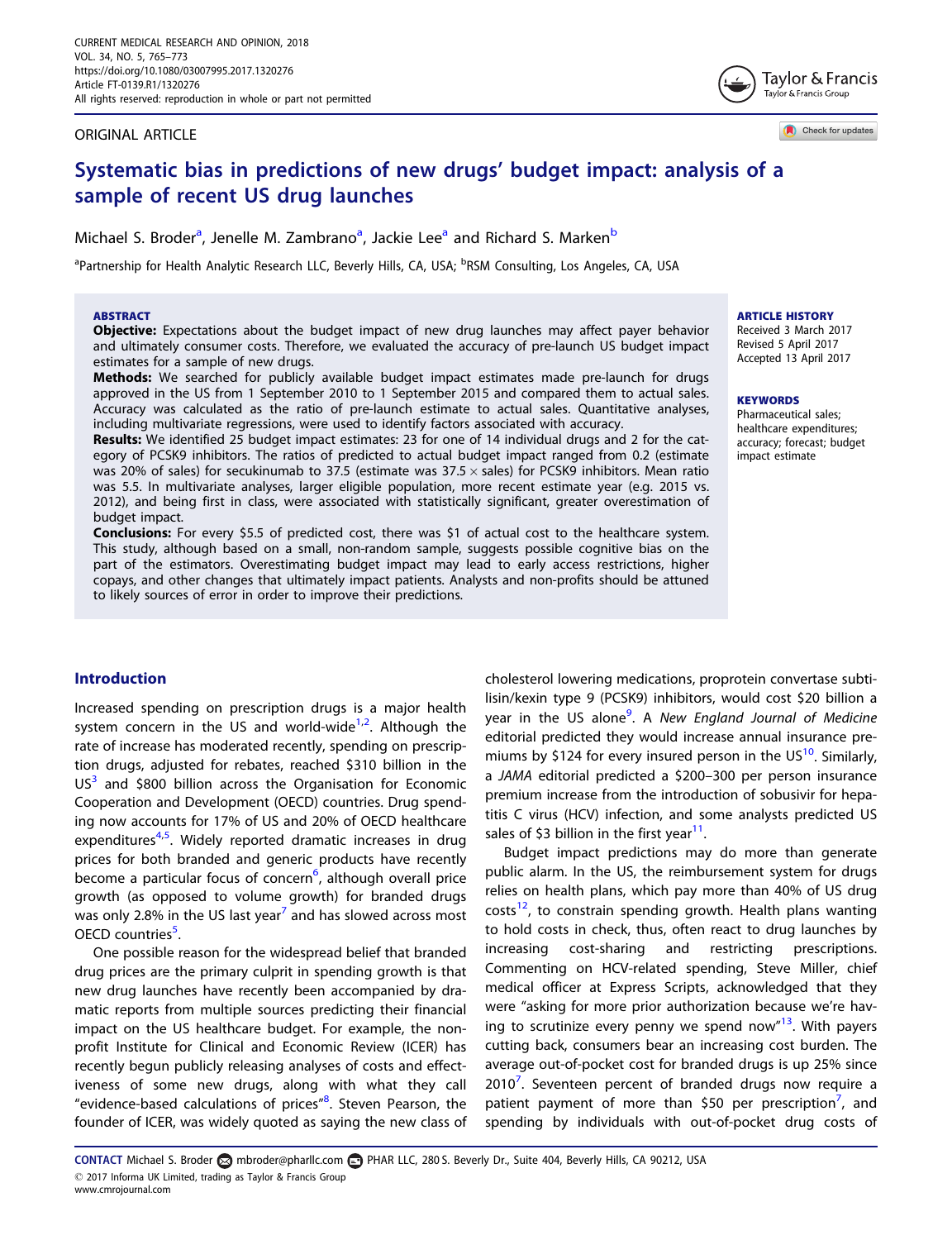<span id="page-1-0"></span>\$1000 or more now accounts for one-third of overall drug spending $14$ .

Expectations about the US budget impact of new drug launches may thus affect consumer cost sharing, and unrealistic predictions could cause harm. We therefore evaluated the accuracy of pre-launch estimates of the US budget impact of new drugs. Our goal was to determine the accuracy of these estimates with the hope of improving such estimates in the future. We hypothesized that policy-focused agencies would provide more accurate estimates than, for example, financial analysts.

#### Methods

We studied the accuracy of budget impact estimates by identifying publically available estimates made prior to drug launches, and comparing them to actual drug sales. The sample items selected for this study were all newly developed drugs that had been launched (i.e. released for sale) in the US from 2012 to 2016. To be included, the drug had to have been launched at least one year before the start of the study (September 2016) to allow post-launch data to be collected. Drugs were considered for inclusion if they were first approved by the Food and Drug Administration (FDA) during the 5 year period between January 2012 and September 2016. From this list, we attempted to identify a wide variety of drugs for inclusion, using characteristics such as indication, population size, and year of approval. For example, we categorized drugs as treating rare or common conditions, based on the FDA threshold of 200,000 affected persons in the US, and included a sample of each. We used a list of therapeutic areas (e.g. cardiovascular, endocrinology, oncology, antiinfectives, immunology) and attempted to sample from them broadly. We identified at least one drug from each year of our search window. In order not to restrict the analysis to pre-launch estimates provided by the financial services industry, we specifically searched ICER reports for drugs launched from 2012 to 2016, excluding those published in the year after launch or later.

For the selected drugs, we conducted a search for prelaunch US sales estimates and post-launch actual US sales. Launch dates were found in various media sources and were typically close to the FDA approval date. Pre-launch budget impact estimates were identified using a combination of keyword terminology and Google search filters. The search covered the timeframe from a year before the launch date to the launch date. We searched keywords such as: trade/generic drug name (e.g., "Opdivo"/"nivolumab"), "estimated sales", "predicted sales", "revenue", "annual sales", "sales forecast", launch year  $+1$  (e.g. if launch was in 2013, then "2014" used to identify predictions for the post-launch year), "report", "US", and "United States". Reports by ICER were individually searched for all budget impact estimates related to recent launches. We used these sales estimates to represent the broad budget impact of the drug for the entire US population. Our goal was to find both formal and informal estimates of budget impact. A formal report was defined as one that described the methods used to make estimates of sales or one that aggregated the results of multiple unrelated estimates. Informal reports – reports that did not document their methods of arriving at their estimates, or included only a single estimate – were typically produced by financial analysts to project share price. Budget impact models of the type used by payers to estimate the impact of covering a particular drug were not included, as these often focus on a specific setting (e.g. one commercial payer, rather than the entire market), estimate cost on a per-member basis, and include reductions in other costs (e.g. substitution of one drug for another, or reduction in utilization associated with medication use).

We searched for post-launch measures of budget impact in terms of actual sales using a combination of the specific keyword terminology and search filters. The timeframe was from a year following launch (e.g. if launch was in 2013, then 2014 used) to the year of predicted sales estimate (e.g. if a 2013 pre-launch sales estimate identified predicted sales for 2015, then 2015 used). We searched the keywords trade/ generic drug name (e.g. "Opdivo"/"nivolumab"), pharmaceutical company name (e.g. "Bristol-Myers Squibb", "Novartis"), "full year", "FY", "quarter 4", "Q4", "sales", "revenue", "annual sales", year following launch (e.g. if launch was in 2013, then 2014 used), year of predicted sales estimate (e.g. if a 2013 pre-launch sales estimate identified predicted sales for 2015, then 2015 used), "financial", "report", "US", and "United States". We looked for full year sales for drugs of interest as reported in annual or quarterly company financial statements. If a year was identified in the pre-launch sales estimate, we searched the sales report for that same year. For naltrexone HCl/bupropion HCl, full year sales reports were not available, and sales between January and September were used to estimate full year sales.

We identified the size of the eligible population for each drug by searching published literature and other authoritative estimates, such as those from specialty societies and government agencies. Typical treatment length was identified using the prescribing information and/or registration trials. Drugs were categorized as used to treat cancer based on their labeled indication and as "first in class" based on the FDA's Novel Drugs Summary<sup>15-[18](#page-6-0)</sup>. Alirocumab and evolocumab were launched nearly simultaneously, and were both considered first in class.

#### Analysis

Each item in the sample contained the following information: 1) a pre-launch estimate of budget impact (predicted budget impact); 2) a measure of the actual estimated year sales (actual budget impact); 3) an indication of whether the prelaunch budget impact estimate came from a "formal" or "informal" source (formal/informal); 4) an estimate of the size of the population of patients with the target condition; 5) typical length of treatment with the drug (categorized as  $<$ 3 months, 3–6 months,  $>$ 6 months); 6) whether the drug was a first-in-class agent; 7) whether the drug was indicated for cancer treatment; and 8) the calendar year for which the actual budget impact was reported (sales report year).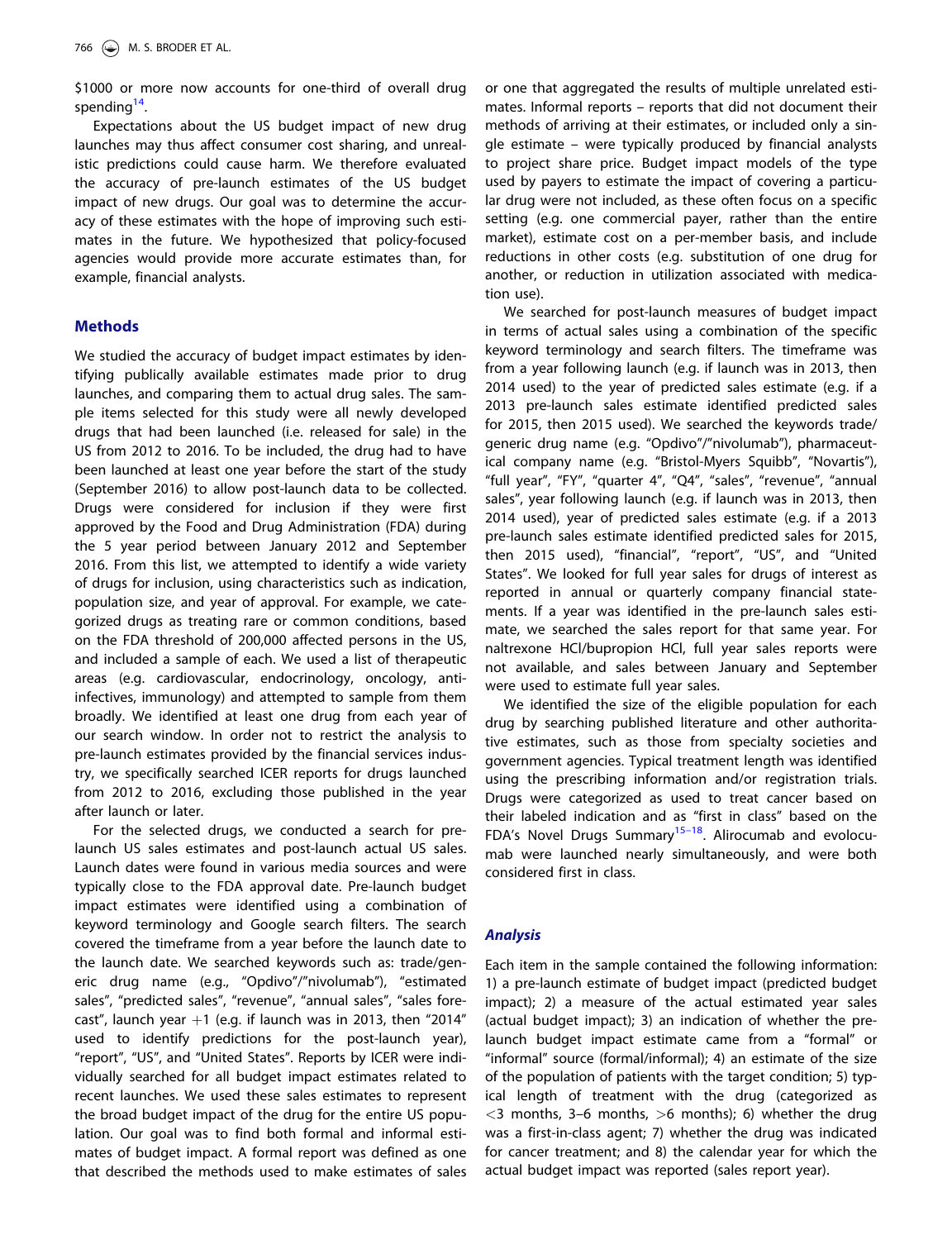The primary outcome measure was the degree of over (or under) estimation in terms of the ratio of predicted to actual budget impact of the drug. Ratios greater than 1 indicate overestimates and ratios less than 1 indicate underestimates of budget impact. A multiple regression analysis was performed with the log of the ratio of predicted to actual impact as the dependent variable. Log transformation was used to linearize this variable for the analysis. Six variables were included as the predictors: credibility of estimate, eligible population, length of typical treatment, first in class, oncology indication, and reporting year.

# **Results**

Our initial list included 16 drugs launched in the five year timeframe of interest. We were able to identify both preand post-launch estimates for 14 drugs (excluding Nucala and Tresiba) in a variety of indications launched since 2012. There were two PCSK9 inhibitor cholesterol lowering drugs (alirocumab, evolocumab); three drugs to treat various cancers (nivolumab, ceritinib, palbociclib); three for hepatitis C (ledipasvir/sofosbuvir, sofosbuvir, ombitasvir/paritaprevir/ritonavir with dasabuvir); two for obesity management (naltrexone HCl/bupropion HCl, liraglutide); and one each for cystic fibrosis (ivacaftor), heart failure (sacubitril/ valsartan), psoriasis (secukinumab), and diabetes (canagliflozin). We also included estimates of the budget impact of both PCSK9 inhibitors combined (PCSK9-combined) in our analysis. There were multiple budget impact estimates for several drugs: three each for nivolumab and ombitasvir/ paritaprevir/ritonavir with dasabuvir, and two each for evolocumab, alirocumab, PCSK9-combined, secukinumab, sacubitril/valsartan, and sofosbuvir. As a result, there were 25 estimates in our sample.

Of these 25, 16 budget impact estimates were for 2016 sales; 7 estimates were for 2015; and 2 estimates were for 2014. Pre-launch estimates were from financial analysts (as reported by business news services), for-profit consulting companies (e.g. PwC Health), and a non-profit (ICER) ([Table 1\)](#page-3-0). All estimates were made less than 12 months before launch. Two estimates (1 for Zykadia, made in 2014, and 1 for Kalydeco, made in 2012) did not specify the year for which they were predicting sales, 1 specified the period as being 2 years after launch, and the remainder predicted first-year sales. The Predicted Budget Impact of all items in the sample ranged from a low of \$50 million for liraglutide (2015) to a high of \$7.2 billion for PCSK9-combined (2016). Actual budget impact (sales) was collected for the specific year predicted. For the two estimates that did not specify a year, sales data from 2015 was used. Actual budget impact ranged from a low of \$35 million for liraglutide (2015) to a high of \$8.5 billion for sofosbuvir (2014) [\(Table 1](#page-3-0)). The ratios of predicted to actual budget impact ranged from 0.2 for secukinumab (e.g. predicted sales were 1/5 of actual sales) to 37.5 for PCSK9-combined (predicted sales were 37.5 times actual) ([Figure 1](#page-4-0)). The overall mean predicted budget impact for items in our sample was 5.5 times the actual budget impact of the drug (predicted/actual ratio of 5.5).

In regression analysis, the six predictor variables (credibility of estimate, size of the population, length of typical treatment, first in class, oncology indication, reporting year) accounted for 46% of the variance in log of the ratio of predicted to actual budget impact ( $R^2 = 0.46$ ). While the overall regression analysis was not statistically significant (F(7,  $17$ ) = 2.1;  $p = .10$ ), three of the six variables were statistically significant predictors of the ratio of predicted to actual budget impact: population size  $(t(17) = -2.27; p = .04)$ , first in class  $(t(17) = -2.20; p = .04)$ , and sales report year  $(t(17) = 2.80; p = .01)$ . The beta weights for these variables were as follows: population size, beta  $= -2.19$ ; first in-class, beta  $= -3.21$ ; and report year, beta  $= 0.65$  ([Table 2\)](#page-4-0). These beta weights indicate the relative strength and direction of the relationship of the predictor variable to the criterion variable. The sign of the beta weights indicates the direction of the association between predictor variables and the criterion variable.

Population size, with a beta weight of  $-2.19$ , was negatively related to the ratio of predicted to actual budget impact. The larger the population, the less the predicted budget impact overestimated the actual budget impact. The univariate correlation between these variables was only 0.004, which is neither significant nor negative. The significant negative relationship between population size and the ratio only showed up in this multiple regression analysis. This suggests that the "true" relationship is "masked" by a confounding variable (or variables). Being first in class, with beta weight of  $-3.21$ , was also negatively related to the ratio. Drugs that were first in class were associated with more overestimation of actual budget impact ([Figure 2\)](#page-4-0). Note that while the average ratio of predicted to actual budget impact was much higher for drugs that were first in class (6.5 vs. 2.2) the variance of these predictions was much greater (SD 95.5 vs. 4.1). Report year, with a beta of 0.65, was positively related to the ratio of predicted to actual budget impact. Thus drugs released later were associated with a greater overestimation of budget impact.

Since these results are based on data that were clustered over drug types, we performed a repeated measures regression analysis in order to determine the sensitivity of these results to this clustering. We found that taking clustering into account had little effect on the significance of population size ( $p < .0001$ ) and post launch year ( $p = .051$ ) but made first in class no longer significant ( $p = .15$ ).

# **Discussion**

Pre-launch predictions of the budget impact of newly developed drugs tend to be considerable overestimates of their actual sales: for every \$5.5 of predicted cost, there is \$1 of actual sales. Overall, ten estimates were off by more than \$1 billion each; 8 of those were overestimates. The multivariate regression analysis produced several noteworthy findings, although these should be considered exploratory, given the small non-random sample. First, the smaller the estimated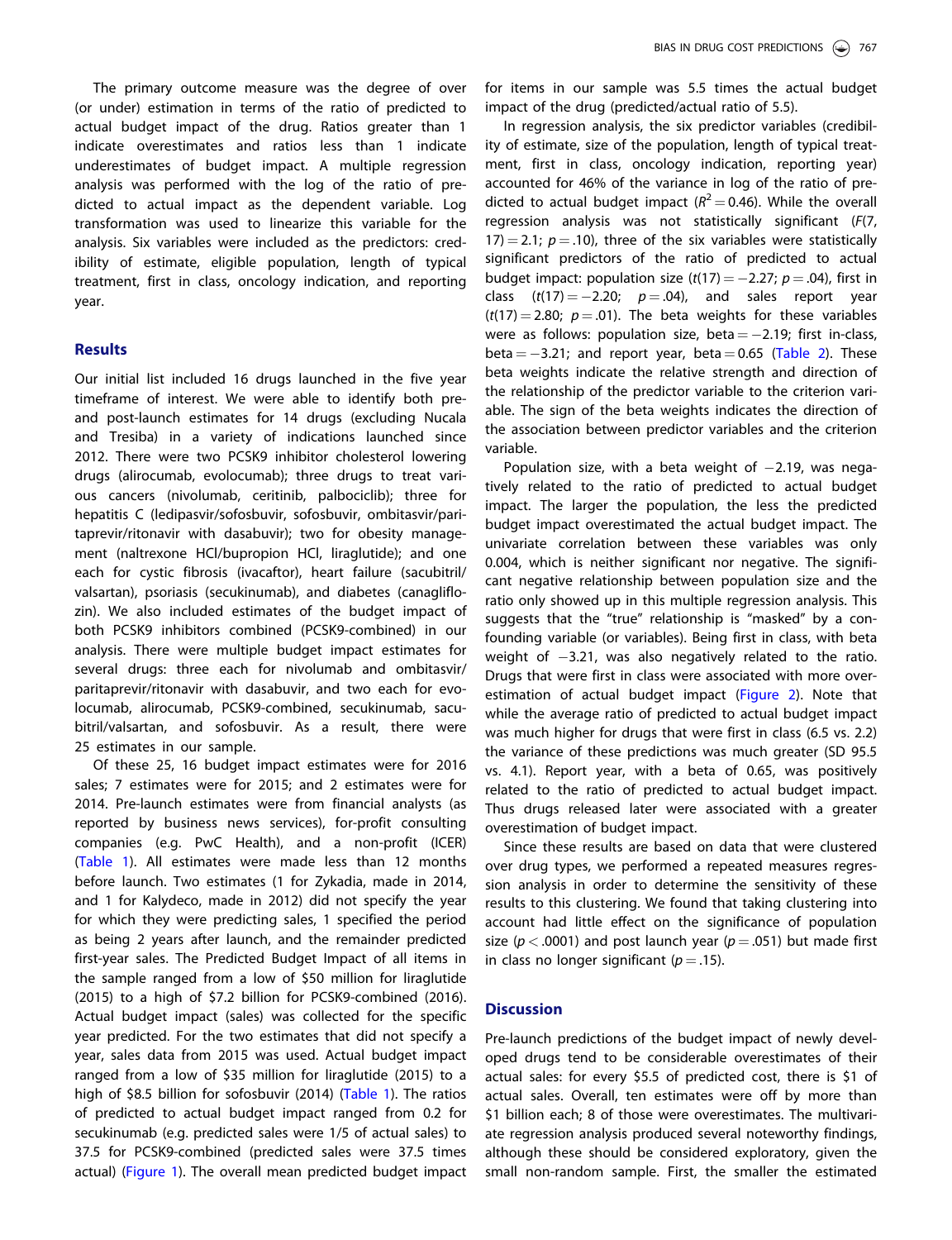| ١<br>١                                                                                                         |
|----------------------------------------------------------------------------------------------------------------|
| and the state of the state of the state of the state of the state of the state of the state of the state of th |
| ֚֚                                                                                                             |
| ֚֚<br>֠<br>l                                                                                                   |
|                                                                                                                |
| l                                                                                                              |
|                                                                                                                |

<span id="page-3-0"></span>

| Drug                                                                       | Budget Impact<br>(\$, millions)<br>Predicted | Actual Budget<br>Impact<br>(\$, millions) | Sales Report<br>Year | Predicted/<br>Actual Ratio | Estimation<br>Method <sup>a</sup> | Population Size<br>(thousands)                                                                   | Typical Length<br>of Treatment                            | First in Class        | Treatment<br>Cancer                            |
|----------------------------------------------------------------------------|----------------------------------------------|-------------------------------------------|----------------------|----------------------------|-----------------------------------|--------------------------------------------------------------------------------------------------|-----------------------------------------------------------|-----------------------|------------------------------------------------|
| °CSK9-combined <sup>b,c</sup>                                              | 7200 <sup>19</sup>                           | $\sqrt{92}$                               |                      |                            |                                   |                                                                                                  |                                                           |                       |                                                |
| Sofosbuvir <sup>b,c</sup>                                                  | $6600^{21}$                                  | $1895^{22}$                               |                      |                            |                                   |                                                                                                  |                                                           |                       |                                                |
| PCSK9-combined <sup>b,c</sup>                                              | $5000^{23}$                                  | 192 <sup>d</sup>                          | 2016<br>2016<br>2015 | $37.5$<br>$26.1$<br>$3.7$  | Formal<br>Formal<br>Informal      | $650^{20}$<br>3200 <sup>11</sup><br>550 <sup>24</sup><br>3200 <sup>24</sup>                      | $>6$ months<br>$<$ 3 months<br>$>6$ months                | es<br>Yes<br>Yes      | 2222                                           |
| Ombitasvir/paritaprevir/ritonavir with<br>$d$ asabuvir $b$ , $c$           | $3000^{24}$                                  | 804 <sup>25</sup>                         |                      |                            | nforma                            |                                                                                                  | $<$ 3 months                                              | γes                   |                                                |
| Ombitasvir/paritaprevir/ritonavir with<br>dasabuvir <sup>b,c</sup>         | 3000 <sup>26</sup>                           | 342 <sup>27</sup>                         | 2016                 | 8.8                        | Formal                            | 3200 <sup>24</sup>                                                                               | $<$ 3 months                                              | Yes                   | ş                                              |
| Sofosbuvir <sup>b,c</sup>                                                  | 3000 <sup>11</sup>                           | 8507 <sup>28</sup>                        |                      |                            |                                   |                                                                                                  | $<$ 3 months                                              | γeς                   | ş                                              |
| Ombitasvir/paritaprevir/ritonavir with<br>dasabuvir <sup>b,c</sup>         | 2900 <sup>29</sup>                           | 804 <sup>25</sup>                         | 2014<br>2015         | 3.6                        | Formal<br>Formal                  | 3200 <sup>11</sup><br>3200 <sup>24</sup>                                                         | $<$ 3 months                                              | Yes                   | $\epsilon$                                     |
| vivolumab <sup>c</sup>                                                     | 1800 <sup>26</sup>                           | $2664^{30}$                               | 2016                 |                            | Formal                            |                                                                                                  | $3-6$ months                                              | ş                     |                                                |
| <b>Vivolumab</b> <sup>c</sup>                                              | $1700^{31}$                                  | $2664^{3}$                                |                      | ိ                          |                                   | $12^{31}$                                                                                        | $3-6$ month                                               |                       | វិត ភូទ ទ ទ ទ ភ្នំ ភ្នំ ទ ទ ទ ទ ភ្នំ ទ ទ ទ ទ ទ |
| edipasvir/sofosbuvir.                                                      | $1600^{32}$                                  | $2001^{28}$                               |                      | $\frac{8}{3}$              | Formal<br>Informal                | $3200^{32}$                                                                                      | $<$ 3 months                                              |                       |                                                |
| Alirocumab <sup>b,c</sup>                                                  | $1300^{26}$                                  | $91^3$                                    |                      | $\frac{4.3}{7.1}$          | Formal                            | 650 <sup>20</sup>                                                                                |                                                           | ៜৡৡৡৡৡঽৡৡৡৡৡৡৡৡৡ<br>ៜ |                                                |
| Sacubitril/valsartan <sup>b,c</sup>                                        | $1200^{34}$                                  | $170^{3}$                                 |                      |                            |                                   | $6200^{34}$                                                                                      | $>6$ months<br>$>6$ months                                |                       |                                                |
| acubitril/valsartan <sup>c</sup>                                           | 844 <sup>36</sup>                            | $170^{3}$                                 |                      | $\frac{5}{0.4}$            | Formal<br>Formal                  |                                                                                                  | $>6$ months<br>$>6$ months<br>3-6 months                  |                       |                                                |
| albociclib <sup>b</sup>                                                    | 800 <sup>26</sup>                            | 2068 <sup>3</sup>                         |                      |                            |                                   | $82^e$                                                                                           |                                                           |                       |                                                |
| <b>divolumab</b> <sup>c</sup>                                              | 652 <sup>38</sup><br>550 <sup>40</sup>       | $823$ <sup>35</sup>                       |                      | 0.8                        | Formal<br>Formal<br>Informal      | $12^{31}$                                                                                        |                                                           |                       |                                                |
| vacaftor                                                                   |                                              | $632^{4}$                                 |                      | $rac{6}{6}$                |                                   | $30^{40}$                                                                                        | $>6$ months                                               |                       |                                                |
| anagliflozin                                                               | 46842                                        | $1273^{43}$                               |                      |                            | Informal                          | $25,800^{42}$                                                                                    | $>6$ months<br>$>6$ months<br>$>6$ months<br>$3-6$ months |                       |                                                |
| ivolocumab <sup>c</sup>                                                    | 42636                                        | $101\frac{4}{4}$                          |                      | 4.2                        | Formal                            | 650 <sup>20</sup>                                                                                |                                                           |                       |                                                |
| Alirocumab <sup>c</sup>                                                    | 35336                                        | $91^3$                                    |                      | 3.9                        | Formal                            | 650 <sup>20</sup>                                                                                |                                                           |                       |                                                |
| <b>Ceritinib</b>                                                           | 35045                                        | 7946                                      |                      |                            | Informal                          | $\frac{169}{1}$                                                                                  |                                                           |                       |                                                |
| Evolocumab <sup>c</sup>                                                    | 300 <sup>26</sup>                            | 101 <sup>4</sup>                          |                      |                            | Formal                            | 650 <sup>20</sup>                                                                                | $>6$ months                                               |                       |                                                |
| Valtrexone HCl/bupropion HCl                                               | $200^{47}$                                   | 39                                        |                      |                            | nforma                            | 90,437                                                                                           | >6 months                                                 |                       |                                                |
| ecukinumab <sup>c</sup>                                                    | 200 <sup>26</sup>                            | $1128^{31}$                               |                      | $\frac{2}{5}$              | Formal                            | 1500 <sup>j</sup>                                                                                | >6 months                                                 |                       |                                                |
| ecukinumab <sup>c</sup>                                                    | $120^{38}$                                   | 261 <sup>4</sup>                          | 2015<br>2015<br>2015 |                            | Formal                            | 1500 <sup>j</sup><br>90,437 <sup>j</sup>                                                         | >6 months                                                 |                       |                                                |
| iraglutide <sup>k</sup>                                                    | $50^{48}$                                    | 35 <sup>4</sup>                           |                      |                            | nformal                           |                                                                                                  | months<br>$\frac{8}{2}$                                   |                       |                                                |
| 'Formal defined as reporting either the methods used to make the estimate, |                                              |                                           |                      |                            |                                   | references to the sources of the estimates, or summaries of estimates made by multiple analyses. |                                                           |                       |                                                |

Formal defined as reporting either the methods used to make the estimate, references to the sources of the estimates, or summaries of estimates made by multiple analyses.<br>Predicted budget impact off actual budget impact by Predicted budget impact off actual budget impact by  $>$  \$1 billion. >\$1 billion.

<sup>c</sup>Multiple reported estimates.<br><sup>d</sup>Alirocumab and evolocumab actual sales combined.  $d$ Alirocumab and evolocumab actual sales combined. cMultiple reported estimates.

<sup>e</sup>proportion of hormone receptor positive, human epidermal growth factor receptor 2 negative metastatic breast cancer is 2.7% of all breast cancer patients<sup>50</sup>; there are 3,069,231 breast cancer patients in the US<sup>51</sup>.<br><sup>F</sup> <sup>e</sup>proportion of hormone receptor positive, human epidermal growth factor receptor 2 negative metastatic breast cancer is 2.7% of all breast cancer patients<sup>59</sup>; there are 3,069,231 breast cancer patients in the US<sup>31</sup>.<br>Fi

<sup>9 pross in Luroye and intoucace a mortul arte announatio.<br>115707 lung cancer patients in the US<sup>43</sup>, (NSCLC) with anapbasitc lymphoma kinase gene rearrangements is about 4%–5% of all NSCLC patients<sup>22</sup>, NSCLC accounts f</sup> Pproportion of non-small-cell lung cancer (NSCLC) with anaplastic lymphoma kinase gene rearrangements is about 4%–5% of all NSCLC patients<sup>[52](#page-7-0)</sup>; NSCLC accounts for 85% of all lung cancer cases in the US<sup>[53](#page-7-0)</sup>; there are

415,707 lung cancer patients in the US<sup>54</sup>.<br>"Sales estimated using available 2016 Q1–2<sup>[55](#page-7-0)</sup> and August–September sales<sup>[56](#page-7-0)</sup> of \$26.3 million.<br>"Of US adults 36.5% are obes<sup>e7</sup>; adult population in US is 247,773,709<sup>[58](#page-8-0)</sup>.<br>"Appr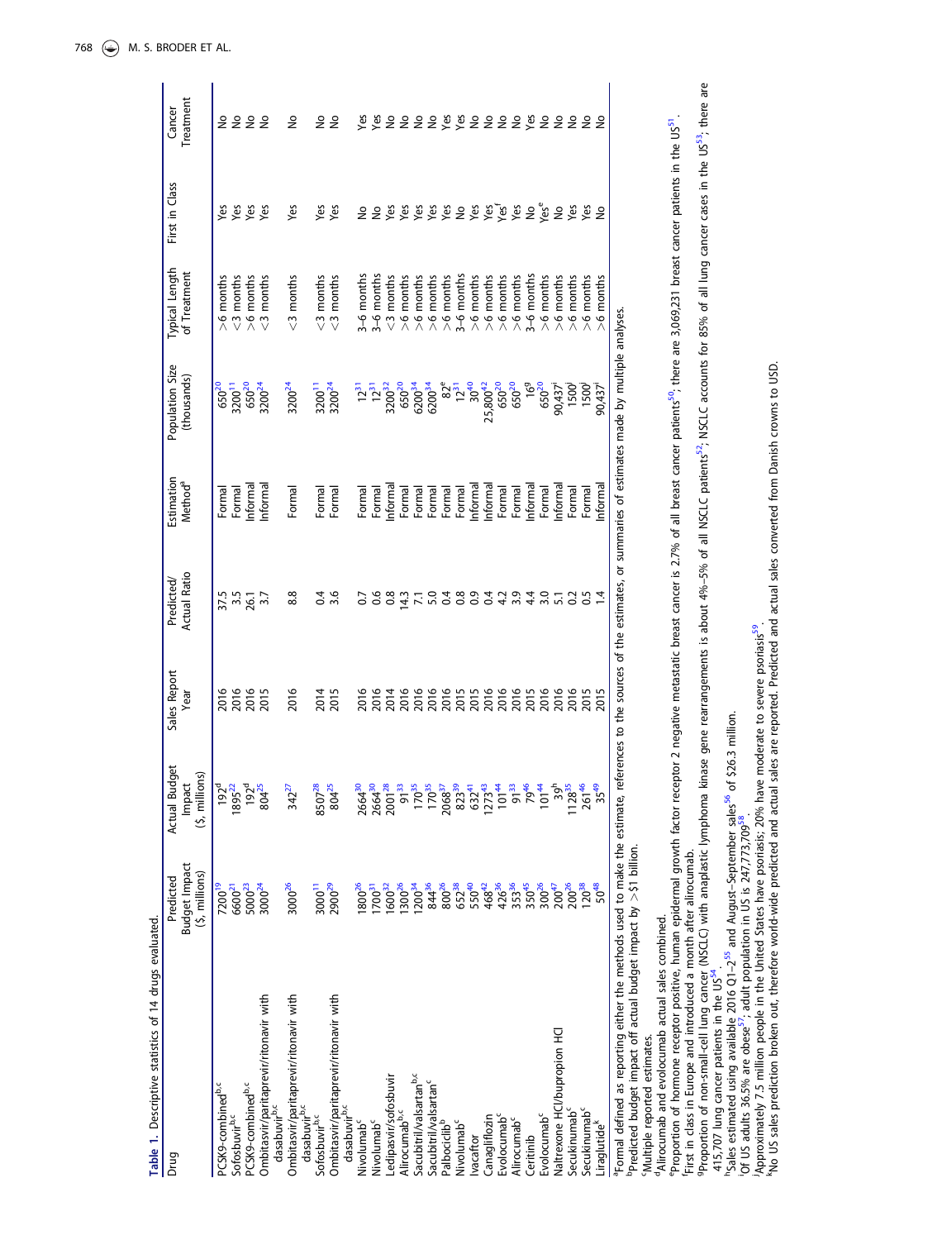<span id="page-4-0"></span>

Table 2. Results of multiple regression analysis.

|                                                         | Coefficients | <b>Standard Error</b> | t Stat  | <i>p</i> Value | <b>Beta</b> |
|---------------------------------------------------------|--------------|-----------------------|---------|----------------|-------------|
| Intercept                                               | $-1243.16$   | 445.19                | $-2.79$ | 0.01           |             |
| <b>Estimation Method</b>                                | $-0.45$      | 0.30                  | $-1.50$ | 0.15           |             |
| Population Size                                         | 0.00         | 0.00                  | $-2.27$ | 0.04           | $-2.19$     |
| 3-6 Month Treatment Cycle vs. < 3 Month Treatment Cycle | $-4.22$      | 2.21                  | $-1.91$ | 0.07           | $-2.55$     |
| >6 Month Treatment Cycle vs. < 3 Month Treatment Cycle  | $-0.31$      | 0.32                  | $-0.97$ | 0.35           | $-0.25$     |
| First in Class vs. Not First in Class                   | $-4.57$      | 2.07                  | $-2.20$ | 0.04           | $-3.21$     |
| Cancer Indication vs. Not Cancer Indication             | $-1.09$      | 0.57                  | $-1.92$ | 0.07           | $-0.72$     |
| Sales Report Year                                       | 0.62         | 0.22                  | 2.80    | 0.01           | 0.65        |



Figure 2. Average accuracy of budget impact estimates (in terms of the ratio of predicted to actual budget impact) for drugs that are and are not first in class.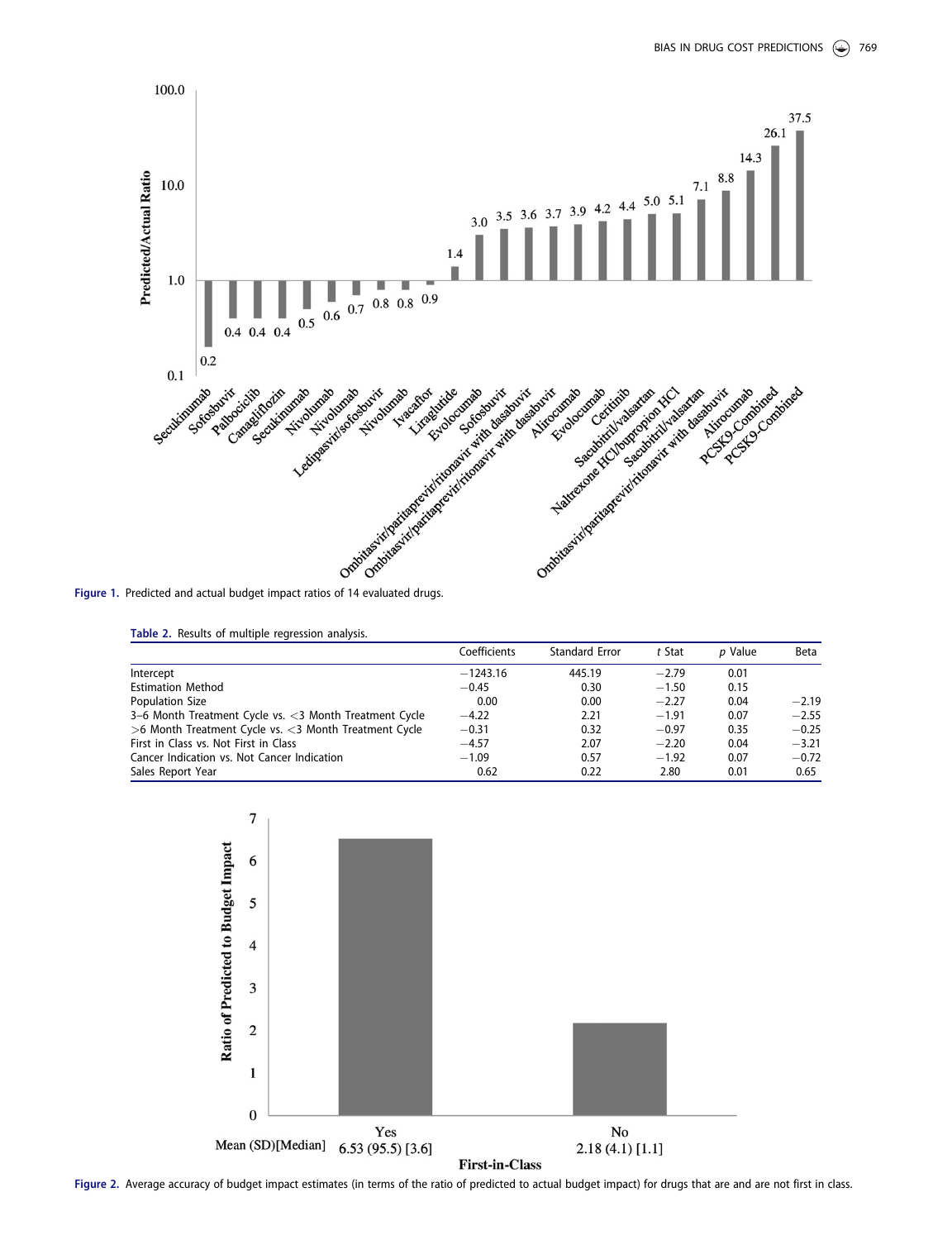<span id="page-5-0"></span>population, the larger the overestimate of budget impact, independent of other characteristics. One plausible explanation for this finding is that estimates of the proportion of the potential population that will actually use the drug vary with population size. The smaller the potential population, the more inclined analysts may be to overestimate the proportion of that population who will use the drug. This hypothesis could be tested by examining whether the proportion of the estimated population that actually ends up using the drug is inversely related to the estimated treatment population size. Such an analysis was beyond the scope of this project, but we hope to undertake such analysis in the future by extending the current data set.

Although not quite statistically significant in the repeated measures regression analysis, the results do suggest that the budget impact of first-in-class drugs is overestimated more than that of other drugs. We hypothesize that this reflects an assumption that the market for first-in-class drugs will be a greater proportion of the eligible population than for other drugs. We were able to identify two cases in which this appeared to explain at least a portion of the overestimate, but most estimates did not provide enough detail to confirm this hypothesis systematically. This possible upward bias may be based on an assumption that doctors and patients are attracted to new treatments. A related hypothesis is that eventually first-in-class drugs might command a larger market share, but it may take longer to reach this share than estimated. Thus, the larger overestimation would reflect lower early sales, but in later years, as sales increased, overestimation would be reduced. This explanation is supported by the work of Cha et  $al^{60}$  $al^{60}$  $al^{60}$  who found no difference in the accuracy of predictions of first-in-class and follow-on drugs when assessing "peak" sales.

We were surprised that formal sources, using well documented, quantitative methods, were no more accurate than those made by informal sources. These sources overestimated budget impact to the same degree as informal sources. The consistency with which budget impact predictions overestimate actual cost suggests that predictions may be biased. An earlier study<sup>[60](#page-8-0)</sup> focusing on forecasts of drug sales concluded that there is a natural tendency to be biased towards overestimating future sales (and, hence, budget impact) of newly developed drugs. ICER, a non-profit that performs and disseminates analyses on effectiveness and costs<sup>[9](#page-6-0)</sup>, contributed two estimates that were among the least accurate, so systematic bias is not restricted to financial analysts<sup>61,62</sup>. Availability bias - the tendency to overweight more readily available information (e.g. drug list price, epidemiology of disease, first-in-class status) and underweight less available information (e.g. effect of competition on rebates and discounts, proportion of individuals who actually use the drug, realistic estimate of prescriber knowledge and adop- $\frac{1}{2}$  may lead health policy research groups to make inappropriately high estimates of the budget impact of a newly released drug.

Overestimating budget impact can directly impact patients. Forty-two state Medicaid fee-for-service programs restricted sofosbuvir reimbursement $^{63}$ , three-quarters in a manner inconsistent with recent treatment recommendations $64$ . In the

Medicaid program these restrictions may even be illegal $^{65}$ . Recent industry reports and Amgen officials suggested that the "complicated and lengthy" prior authorization required to prescribe PCSK9 inhibitors has "severely limit[ed]" the availability of these drugs<sup>66,67</sup>. Most patient access restrictions are less well publicized, but are likely driven by similar information on budget impact. For example, although this is far from proving causality, Express Scripts 2016 Medicare formulary shows restrictions (tier 5 or prior authorization) on four of the five drugs with the highest pre-launch estimates in our study<sup>68</sup>, highlighting the importance of accurate estimates to a well functioning healthcare system.

This study had limitations. First, we focused on the US, although increased spending on prescription drugs is a major health system concern globally<sup>69</sup>. Prescribing restrictions for high cost medicines may limit patient in Europe, as well as the  $US<sup>70</sup>$ . An analysis using data from Europe would be informative, but was beyond the scope of this study. Second, we used a small, non-random sample comprising 8% of the new molecular entities launched in the last 5 years $13-18,71$  $13-18,71$  $13-18,71$ , and findings could be different with more or different drugs. We attempted to include drugs for a variety of illness types, approved in different years, used for varying lengths of time, and for populations of different sizes. Our goal in using a purposive sampling technique was to be able to explore whether various drug characteristics were associated with prediction accuracy. This approach could lead to bias if the sample we selected was systematically different from the underlying population. A larger study, using a larger proportion of approved drugs, or done using a random sampling technique, would be methodologically superior. Nonetheless, research done over a longer period with a larger sample generally sup-ports our conclusions<sup>[60](#page-8-0)</sup>. Third, most pre-launch estimates do not state whether they estimated prices before rebates or other price concessions. Rebates are opaque, but have been reported to average about 30% of list prices<sup>[72](#page-8-0)</sup>. Adjusting all the predicted numbers as though they reported unrebated cost, the mean (SD) ratio of predicted to actual budget impact was reduced to 3.8 (6.1), which reduces but does not negate our findings. Fourth, one actual budget impact (for naltrexone HCl/bupropion HCl) was estimated based on less than a full year of sales. Fifth, drugs may take time to reach peak sales. A follow-up analysis using later sales data might produce a lower ratio of predicted to actual. Finally, high sales estimates may themselves lead to stringent controls on access. The "inaccuracy" we identified may have resulted from the impact of initial estimates on managed care decision makers. That is, high sales predictions could drive down sales. Given the retrospective nature of this research, we could not determine whether this mechanism explains our findings. Future studies should examine formulary decisions resulting from formal and informal reports of budget impact.

# **Conclusions**

In this sample of newly approved drugs, for every \$5.5 of predicted cost, there was \$1 of actual cost to the healthcare system. Overestimating budget impact may lead to early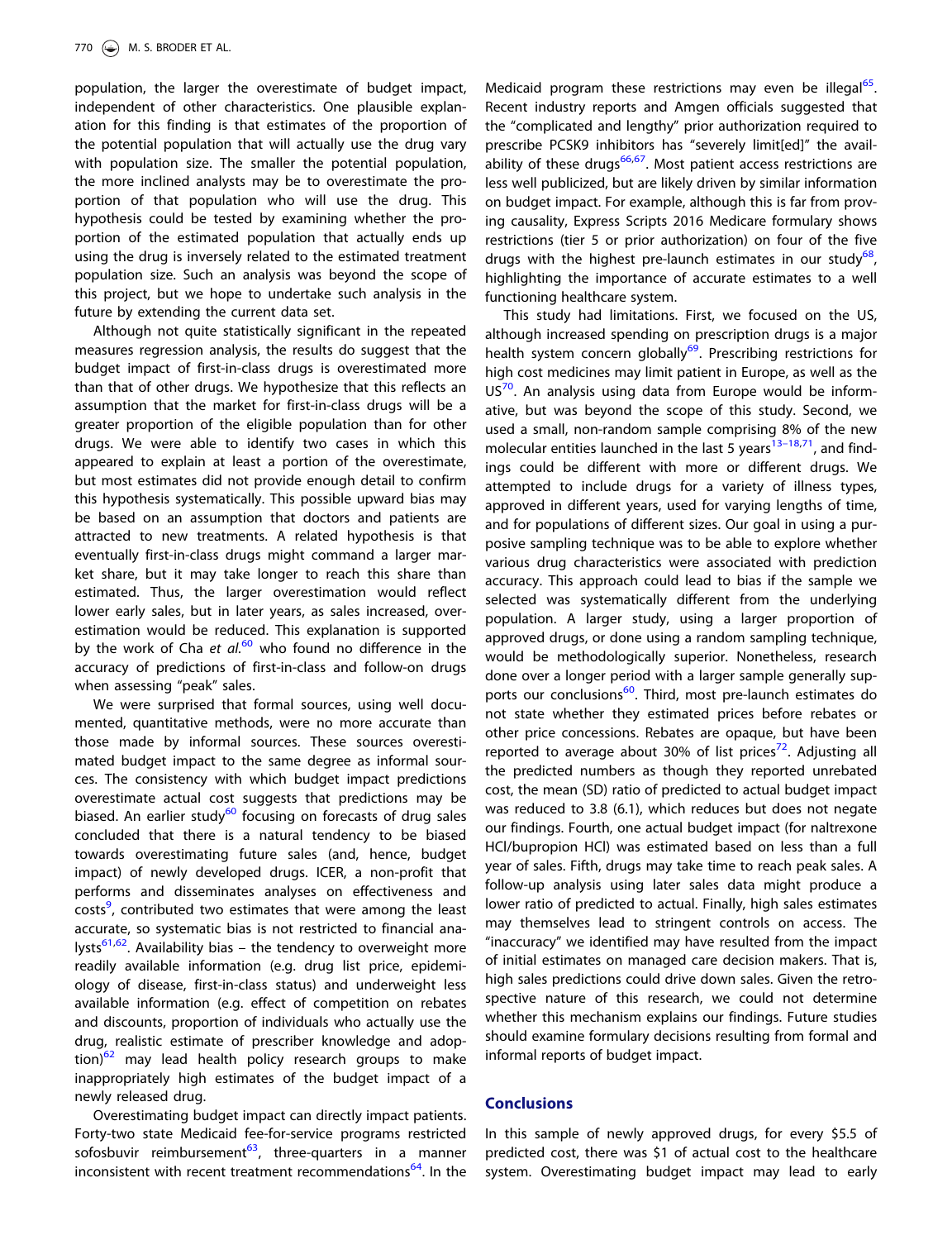<span id="page-6-0"></span>access restrictions, higher copays, and other changes in plan design that would ultimately impact patients. Our study, while based on a small, non-random sample, is the first to identify factors associated with overestimation of cost, including being first in class and being used in a smaller population. These systematic errors may result from cognitive biases on the part of the estimators. Analysts and non-profits promulgating estimates should examine likely sources of error in order to improve their predictions.

# **Transparency**

#### Declaration of funding

This study was funded by Amgen.

Author contributions: All authors were equally involved in the design of the study. R.S.M. conducted the statistical analyses and all authors contributed equally in the interpretation of results and writing of the manuscript.

#### Declaration of financial/other relationships

M.S.B., J.M.Z., and J.L. have disclosed that they are employees of Partnership for Health Analytic Research LLC, a health services research company paid by Amgen to conduct this research. R.S.M. has disclosed that he has no significant relationships with or financial interests in any commercial companies related to this study or article.

CMRO peer reviewers on this manuscript have no relevant financial or other relationships to disclose.

Previous presentations: An earlier version of this analysis was presented at Academy of Managed Care Pharmacy NEXUS, 3–6 October 2016.

## Acknowledgements

No assistance in the preparation of this article is to be declared.

#### References

- [1. L](#page-0-0)oftus P. U.S. Drug spending climbs. Wall Street Journal. 14 April 2016. Available at: [http://www.wsj.com/articles/u-s-drug-spending](http://www.wsj.com/articles/u-s-drug-spending-climbs-1460606462)[climbs-1460606462](http://www.wsj.com/articles/u-s-drug-spending-climbs-1460606462) [Last accessed 8 December 2016]
- [2. N](#page-0-0)ational health expenditures per capita. Kaiser Family Foundation. Updated 28 February 2014. Available at: [http://kff.org/health-costs/](http://kff.org/health-costs/slide/national-health-expenditures-per-capita/) [slide/national-health-expenditures-per-capita/](http://kff.org/health-costs/slide/national-health-expenditures-per-capita/) [Last accessed 8 December 2016]
- [3. N](#page-0-0)HE Fact Sheet. Baltimore: Centers for Medicare & Medicaid Services, updated 12 December 2016. Available at: [https://www.](https://www.cms.gov/research-statistics-data-and-systems/statistics-trends-and-reports/nationalhealthexpenddata/nhe-fact-sheet.html) [cms.gov/research-statistics-data-and-systems/statistics-trends-and](https://www.cms.gov/research-statistics-data-and-systems/statistics-trends-and-reports/nationalhealthexpenddata/nhe-fact-sheet.html)[reports/nationalhealthexpenddata/nhe-fact-sheet.html](https://www.cms.gov/research-statistics-data-and-systems/statistics-trends-and-reports/nationalhealthexpenddata/nhe-fact-sheet.html) [Last accessed 8 December 2016]
- [4. O](#page-0-0)bservations on trends in prescription drug spending. Office of the Assistant Secretary for Planning and Evaluation, updated 8 March 2016. Available at: [https://aspe.hhs.gov/sites/default/files/](https://aspe.hhs.gov/sites/default/files/pdf/187586/Drugspending.pdf) [pdf/187586/Drugspending.pdf](https://aspe.hhs.gov/sites/default/files/pdf/187586/Drugspending.pdf) [Last accessed 8 December 2016]
- [5. O](#page-0-0)ECD. Health at a Glance 2015: OECD Indicators. Paris: OECD Publishing, 2015
- [6. L](#page-0-0)upkin S, Kaiser Health News. 5 reasons prescription drug prices are so high in the U.S. Money. 23 August 2016. Available at: <http://time.com/money/4462919/prescription-drug-prices-too-high/> [Last accessed 8 December 2016]
- [7. I](#page-0-0)MS health study: U.S. drug spending growth reaches 8.5 percent in 2015. QuintilesIMS Incorporated, updated 14 April 2016. Available at: [https://www.imshealth.com/en/about-us/news/](https://www.imshealth.com/en/about-us/news/ims-health-study-us-drug-spending-growth-reaches-8.5-percent-in-2015) [ims-health-study-us-drug-spending-growth-reaches-8.5-percent-in-](https://www.imshealth.com/en/about-us/news/ims-health-study-us-drug-spending-growth-reaches-8.5-percent-in-2015)[2015](https://www.imshealth.com/en/about-us/news/ims-health-study-us-drug-spending-growth-reaches-8.5-percent-in-2015) [Last accessed 8 December 2016]
- [8. A](#page-0-0)ddressing the myths about ICER and value assessment. Institute for Clinical and Economic Review. Available at: [http://icer-review.](http://icer-review.org/wp-content/uploads/2016/08/icer_myths_facts.pdf) [org/wp-content/uploads/2016/08/icer\\_myths\\_facts.pdf](http://icer-review.org/wp-content/uploads/2016/08/icer_myths_facts.pdf) [Last accessed 29 March 2017]
- [9. I](#page-0-0)CER draft report on effectiveness, value, and pricing benchmarks for PCSK9 inhibitors for high cholesterol posted for public comment. Institute for Clinical and Economic Review, updated 8 September 2015. Available at: [https://icer-review.org/announce](https://icer-review.org/announcements/pcsk9-draft-report-release/)[ments/pcsk9-draft-report-release/](https://icer-review.org/announcements/pcsk9-draft-report-release/) [Last accessed 8 December 2016]
- [10. S](#page-0-0)chulman KA, Balu S, Reed SD. Specialty pharmaceuticals for hyperlipidemia – impact on insurance premiums. N Engl J Med 2015;373:1591-3
- [11. H](#page-0-0)erper M. Gilead's \$1,000 Pill Could Eradicate Hepatitis C, But Ethical And Financial Challenges Loom. Forbes, 19 December 2013. Available at: [http://www.forbes.com/sites/matthewherper/](http://www.forbes.com/sites/matthewherper/2013/12/19/can-gileads-1000-pill-eradicate-hepatitis-c/#40afe9cc1417) [2013/12/19/can-gileads-1000-pill-eradicate-hepatitis-c/](http://www.forbes.com/sites/matthewherper/2013/12/19/can-gileads-1000-pill-eradicate-hepatitis-c/#40afe9cc1417) [#40afe9cc1417](http://www.forbes.com/sites/matthewherper/2013/12/19/can-gileads-1000-pill-eradicate-hepatitis-c/#40afe9cc1417) [Last accessed 8 December 2016]
- [12. 1](#page-0-0)0 essential facts about Medicare and prescription drug spending. Kaiser Family Foundation, updated 7 July 2016. Available at: [http://kff.org/infographic/10-essential-facts-about-medicare-and](http://kff.org/infographic/10-essential-facts-about-medicare-and-prescription-drug-spending/)[prescription-drug-spending/](http://kff.org/infographic/10-essential-facts-about-medicare-and-prescription-drug-spending/) [Last accessed 8 December 2016]
- [13. W](#page-0-0)hat's California's prescription for rising drug costs? CalMatters, updated 10 April 2016. Available at: [https://calmatters.org/articles/](https://calmatters.org/articles/californiatakes-measures-to-control-drug-spending-but-costs-soar/) [californiatakes-measures-to-control-drug-spending-but-costs-soar/](https://calmatters.org/articles/californiatakes-measures-to-control-drug-spending-but-costs-soar/) [Last accessed 8 December 2016]
- [14. E](#page-1-0)xamining high prescription drug spending for people with employer sponsored health insurance. Peterson-Kaiser Health System Tracker, updated 27 October 2016. Available at: [http://](http://www.healthsystemtracker.org/insight/examining-high-prescription-drug-spending-for-people-with-employer-sponsored-health-insurance/) [www.healthsystemtracker.org/insight/examining-high-prescription](http://www.healthsystemtracker.org/insight/examining-high-prescription-drug-spending-for-people-with-employer-sponsored-health-insurance/)[drug-spending-for-people-with-employer-sponsored-health-insur](http://www.healthsystemtracker.org/insight/examining-high-prescription-drug-spending-for-people-with-employer-sponsored-health-insurance/)[ance/](http://www.healthsystemtracker.org/insight/examining-high-prescription-drug-spending-for-people-with-employer-sponsored-health-insurance/) [Last accessed 8 December 2016]
- [15. 2](#page-1-0)012 Novel New Drugs Summary. US Food and Drug Administration Center for Drug Evaluation and Research, updated January 2013. Available at: [https://www.fda.gov/downloads/Drugs/](https://www.fda.gov/downloads/Drugs/DevelopmentApprovalProcess/DrugInnovation/UCM337830) [DevelopmentApprovalProcess/DrugInnovation/UCM337830](https://www.fda.gov/downloads/Drugs/DevelopmentApprovalProcess/DrugInnovation/UCM337830) [Last accessed 22 February 2017]
- 16. 2013 Novel New Drugs Summary. US Food and Drug Administration Center for Drug Evaluation and Research, updated January 2014. Available at: [https://www.fda.gov/downloads/Drugs/](https://www.fda.gov/downloads/Drugs/DevelopmentApprovalProcess/DrugInnovation/UCM381803) [DevelopmentApprovalProcess/DrugInnovation/UCM381803](https://www.fda.gov/downloads/Drugs/DevelopmentApprovalProcess/DrugInnovation/UCM381803) [Last accessed 22 February 2017]
- 17. 2014 Novel New Drugs Summary. US Food and Drug Administration Center for Drug Evaluation and Research, [updated January 2015. Available at: [https://www.fda.gov/downloads/Drugs/](https://www.fda.gov/downloads/Drugs/DevelopmentApprovalProcess/DrugInnovation/UCM430299) [DevelopmentApprovalProcess/DrugInnovation/UCM430299](https://www.fda.gov/downloads/Drugs/DevelopmentApprovalProcess/DrugInnovation/UCM430299) [Last accessed 22 February 2017]
- 18. 2015 Novel New Drugs Summary. US Food and Drug Administration Center for Drug Evaluation and Research, updated January 2016. Available at: [https://www.fda.gov/downloads/Drugs/](https://www.fda.gov/downloads/Drugs/DevelopmentApprovalProcess/DrugInnovation/UCM485053) [DevelopmentApprovalProcess/DrugInnovation/UCM485053](https://www.fda.gov/downloads/Drugs/DevelopmentApprovalProcess/DrugInnovation/UCM485053) [Last accessed 22 February 2017]
- [19. T](#page-3-0)ice JA, Ollendorf DA, Cunningham C, et al. PCSK9 Inhibitors for Treatment of High Cholesterol: Effectiveness, Value, and Value Based Price Benchmarks Draft Report. Boston (MA): Institute for Clinical and Economic Review, 2015
- [20. V](#page-3-0)ishwanath R, Hemphill LC. Familial hypercholesterolemia and estimation of US patients eligible for low-density lipoprotein apheresis after maximally tolerated lipid-lowering therapy. J Clin Lipidol 2014;8:18-28
- [21. G](#page-3-0)ilead Wins FDA Approval for Blockbuster Hepatitis C Pill. Bloomberg LP, updated 6 December 2013. Available at: [http://](http://www.bloomberg.com/news/articles/2013-12-06/gilead-wins-fda-approval-for-blockbuster-hepatitis-c-pill) [www.bloomberg.com/news/articles/2013-12-06/gilead-wins-fda](http://www.bloomberg.com/news/articles/2013-12-06/gilead-wins-fda-approval-for-blockbuster-hepatitis-c-pill)[approval-for-blockbuster-hepatitis-c-pill](http://www.bloomberg.com/news/articles/2013-12-06/gilead-wins-fda-approval-for-blockbuster-hepatitis-c-pill) [Last accessed 8 December 2016]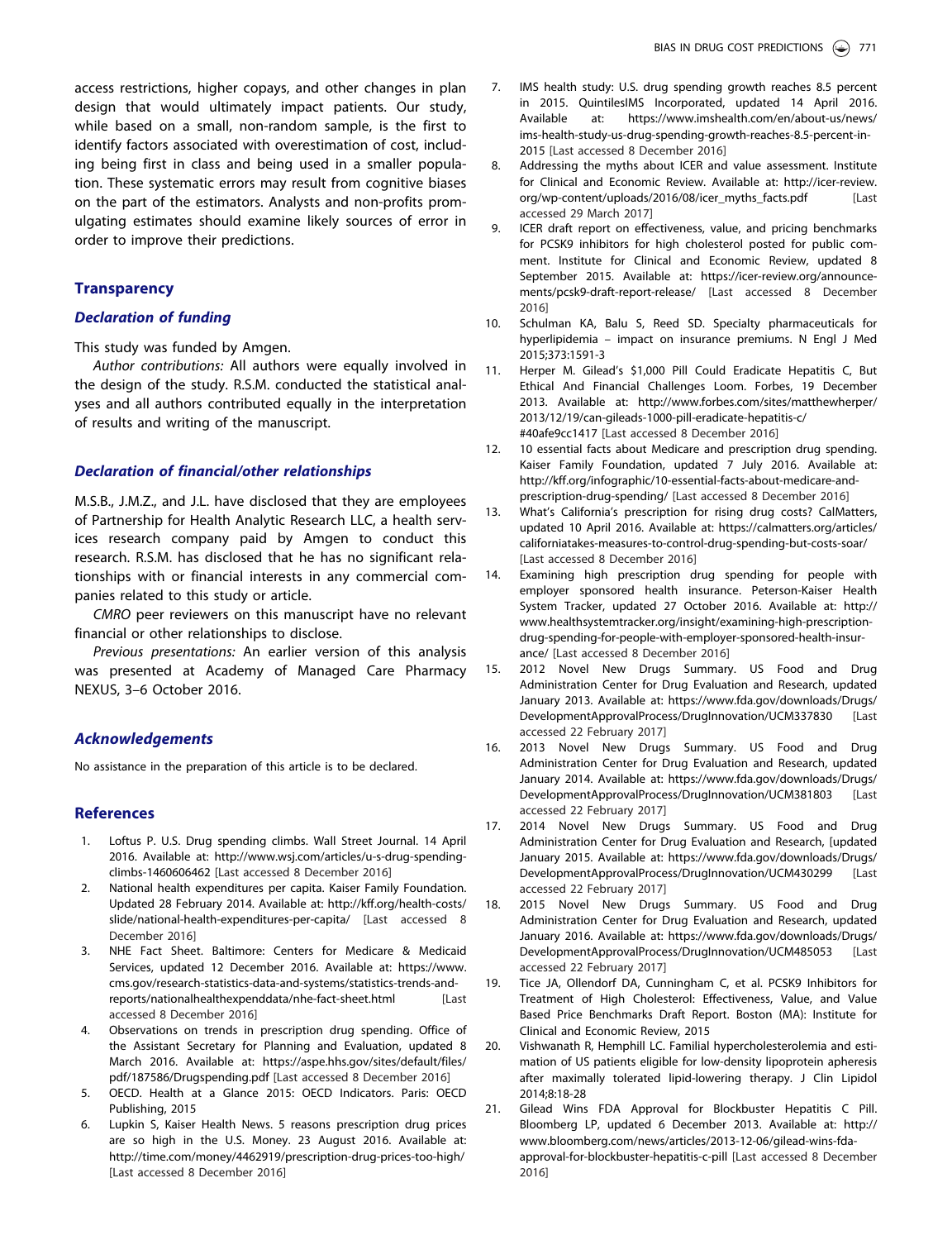- <span id="page-7-0"></span>[22. F](#page-3-0)ourth Quarter 2016. Gilead Sciences Inc., 2017. Available at: [http://investors.gilead.com/phoenix.zhtml?c](http://investors.gilead.com/phoenix.zhtml?c=69964&p=irol-earnings)=69964&p=irol-earn[ings](http://investors.gilead.com/phoenix.zhtml?c=69964&p=irol-earnings) [Last accessed 22 February 2017]
- [23. W](#page-3-0)einstein D. Analyst gives PCSK9 preview. Medical Marketing and Media. 25 March 2014. Available at: [http://www.mmm-online.com/](http://www.mmm-online.com/channel/analyst-gives-pcsk9-preview/article/339712/) [channel/analyst-gives-pcsk9-preview/article/339712/](http://www.mmm-online.com/channel/analyst-gives-pcsk9-preview/article/339712/) [Last accessed 8 December 2016]
- [24. L](#page-3-0)oftus P. FDA Approves AbbVie's Hepatitis Treatment. Wall Street Journal. 19 December 2014. Available at: [http://www.wsj.com/](http://www.wsj.com/articles/fda-approves-abbvies-hepatitis-treatment-1419019392) [articles/fda-approves-abbvies-hepatitis-treatment-1419019392](http://www.wsj.com/articles/fda-approves-abbvies-hepatitis-treatment-1419019392) [Last accessed 8 December 2016]
- [25. A](#page-3-0)bbVie Reports Full-Year 2015 and Fourth-Quarter Financial Results. PR Newswire, updated 29 January 2016. Available at: [http://www.prnewswire.com/news-releases/abbvie-reports-full-year-](http://www.prnewswire.com/news-releases/abbvie-reports-full-year-2015-and-fourth-quarter-financial-results-300212080.html)[2015-and-fourth-quarter-financial-results-300212080.html](http://www.prnewswire.com/news-releases/abbvie-reports-full-year-2015-and-fourth-quarter-financial-results-300212080.html) [Last accessed 8 December 2016]
- [26. P](#page-3-0)wC Health Research Institute. Medical Cost Trend: Behind the Numbers 2016. Pricewaterhouse Coopers LLP, 2015
- [27. F](#page-3-0)inancial Release. Abbvie, updated January 2017. Available at: [http://investors.abbvie.com/phoenix.zhtml?c](http://investors.abbvie.com/phoenix.zhtml?c=251551&p=irol-newsArticle&ID =2240300)=251551&p=irol[newsArticle&ID](http://investors.abbvie.com/phoenix.zhtml?c=251551&p=irol-newsArticle&ID =2240300) = 2240300 [Last accessed 22 February 2017]
- [28. G](#page-3-0)ilead Sciences Announces Fourth Quarter and Full Year 2014 Financial Results. Foster City (CA): Gilead Sciences Inc., 2015. Available at: [http://www.gilead.com/news/press-releases/2015/2/](http://www.gilead.com/news/press-releases/2015/2/gilead-sciences-announces-fourth-quarter-and-full-year-2014-financial-results) [gilead-sciences-announces-fourth-quarter-and-full-year-2014-financial](http://www.gilead.com/news/press-releases/2015/2/gilead-sciences-announces-fourth-quarter-and-full-year-2014-financial-results)[results](http://www.gilead.com/news/press-releases/2015/2/gilead-sciences-announces-fourth-quarter-and-full-year-2014-financial-results) [Last accessed 8 December 2016]
- [29. A](#page-3-0)bbVie Prices Hepatitis C Drug 12% Below Gilead Rival. Bloomberg LP, updated 19 December 2014. Available at: [http://www.bloomberg.com/news/articles/2014-12-19/abbvie-wins-u](http://www.bloomberg.com/news/articles/2014-12-19/abbvie-wins-u-s-approval-to-sell-new-hep-c-competitor)[s-approval-to-sell-new-hep-c-competitor](http://www.bloomberg.com/news/articles/2014-12-19/abbvie-wins-u-s-approval-to-sell-new-hep-c-competitor) [Last accessed 8 December 2016]
- [30. B](#page-3-0)ristol-Myers Squibb Reports Fourth Quarter and Full Year 2016 Financial Results. New York (NY): Bristol-Myers Squibb, 2017. Available at: [http://s2.q4cdn.com/139948097/files/doc\\_financials/](http://s2.q4cdn.com/139948097/files/doc_financials/q4-2016/Q42016-Earnings-Release.pdf) [q4-2016/Q42016-Earnings-Release.pdf](http://s2.q4cdn.com/139948097/files/doc_financials/q4-2016/Q42016-Earnings-Release.pdf) [Last accessed 22 February 2017]
- [31. B](#page-3-0)ristol-Myers Hits 14-Year High as Cancer Drug's Use Expands. Bloomberg LP, updated 4 March 2015. Available at: [http://www.](http://www.bloomberg.com/news/articles/2015-03-04/bristol-myers-wins-early-approval-to-use-opdivo-for-lung-cancer) [bloomberg.com/news/articles/2015-03-04/bristol-myers-wins-early](http://www.bloomberg.com/news/articles/2015-03-04/bristol-myers-wins-early-approval-to-use-opdivo-for-lung-cancer)[approval-to-use-opdivo-for-lung-cancer](http://www.bloomberg.com/news/articles/2015-03-04/bristol-myers-wins-early-approval-to-use-opdivo-for-lung-cancer) [Last accessed 8 December 2016]
- [32. D](#page-3-0)emko P. Gilead Sciences gets go-ahead for Harvoni, its second high-priced hepatitis C drug. Modern Healthcare. 10 October 2014. Available at: [http://www.modernhealthcare.com/article/20141010/](http://www.modernhealthcare.com/article/20141010/NEWS/310109947) [NEWS/310109947](http://www.modernhealthcare.com/article/20141010/NEWS/310109947) [Last accessed 8 December 2016]
- [33. Q](#page-3-0)4 and Full Year 2016 Results. Sanofi, updated 20 February 2017. Available at: [http://en.sanofi.com/investors/events/Results/2017-02-](http://en.sanofi.com/investors/events/Results/2017-02-08_Results_FY_2016.aspx) [08\\_Results\\_FY\\_2016.aspx](http://en.sanofi.com/investors/events/Results/2017-02-08_Results_FY_2016.aspx) [Last accessed 22 February 2017]
- [34. O](#page-3-0)llendorf DA, Sandhu AT, Chapman R, et al. CardioMEMS HF System (St. Jude Medical, Inc.) and Sacubitril/Valsartan (Entresto, Novartis AG) for Management of Congestive Heart Failure: Effectiveness, Value, and Value-Based Price Benchmarks. Boston, MA: Institute for Clinical and Economic Review, 2015
- [35. A](#page-3-0)nnual Report 2016. Basel, Switzerland: Novartis, 2017. Available at: [https://www.novartis.com/sites/www.novartis.com/files/novartis](https://www.novartis.com/sites/www.novartis.com/files/novartis-annual-report-2016-en.pdf)[annual-report-2016-en.pdf](https://www.novartis.com/sites/www.novartis.com/files/novartis-annual-report-2016-en.pdf) [Last accessed 22 February 2017]
- [36. F](#page-3-0)irstWord Lists the biggest drug approvals of 2015. Doctor's Guide Publishing Limited, 2015. Available at: [http://www.firstword](http://www.firstwordpharma.com/node/1291101)[pharma.com/node/1291101](http://www.firstwordpharma.com/node/1291101) [Last accessed 8 December 2016]
- [37. P](#page-3-0)fizer Reports Fourth-Quarter and Full-Year 2016 Results Provides 2017 Financial Guidance. New York, NY: Pfizer, 2017. Available at: [http://www.pfizer.com/system/files/presentation/Q4\\_2016\\_PFE\\_](http://www.pfizer.com/system/files/presentation/Q4_2016_PFE_Earnings_Press_Release_dwerfks.pdf) [Earnings\\_Press\\_Release\\_dwerfks.pdf](http://www.pfizer.com/system/files/presentation/Q4_2016_PFE_Earnings_Press_Release_dwerfks.pdf) [Last accessed 22 February 2017]
- [38. J](#page-3-0)ago C. 2015 Drugs to Watch: Thomson Reuters Market Insight Report. Thomson Reuters, 2015
- [39. B](#page-3-0)ristol-Myers Squibb Reports Fourth Quarter and Full Year 2015 Financial Results. New York, NY: Bristol-Myers Squibb, 2016. Available at: [http://investor.bms.com/investors/news-and-events/](http://investor.bms.com/investors/news-and-events/press-releases/press-release-details/2016/Bristol-Myers-Squibb-Reports-Fourth-Quarter-and-Full-Year-2015-Financial-Results/default.aspx) [press-releases/press-release-details/2016/Bristol-Myers-Squibb-Reports-](http://investor.bms.com/investors/news-and-events/press-releases/press-release-details/2016/Bristol-Myers-Squibb-Reports-Fourth-Quarter-and-Full-Year-2015-Financial-Results/default.aspx)

[Fourth-Quarter-and-Full-Year-2015-Financial-Results/default.aspx](http://investor.bms.com/investors/news-and-events/press-releases/press-release-details/2016/Bristol-Myers-Squibb-Reports-Fourth-Quarter-and-Full-Year-2015-Financial-Results/default.aspx) [Last accessed 8 December 2016]

- [40. Y](#page-3-0)ukhananov A, Berkrot B. FDA approves Vertex cystic fibrosis drug, shares jump. Reuters, 31 January 2012. Available at: [http://www.](http://www.reuters.com/article/us-fda-vertex-kalydeco-idUSTRE80U29N20120131) [reuters.com/article/us-fda-vertex-kalydeco-idUSTRE80U29N20120131](http://www.reuters.com/article/us-fda-vertex-kalydeco-idUSTRE80U29N20120131) [Last accessed 8 December 2016]
- [41. V](#page-3-0)ertex Reports Full-Year and Fourth Quarter 2015 Financial Results. Boston, MA: Vertex Pharmaceuticals Incorporated, 2015. Available at: [http://investors.vrtx.com/releasedetail.cfm?ReleaseID](http://investors.vrtx.com/releasedetail.cfm?ReleaseID =952025)= [952025](http://investors.vrtx.com/releasedetail.cfm?ReleaseID =952025) [Last accessed 8 December 2016]
- [42. C](#page-3-0)larke T. FDA approves Johnson & Johnson diabetes drug, canagliflozin. Reuters. 29 March 2013. Available at: [http://www.](http://www.reuters.com/article/us-usa-johnsonandjohnson-diabetes-idUSBRE92S0EY20130329) [reuters.com/article/us-usa-johnsonandjohnson-diabetes-idUSBRE92S0](http://www.reuters.com/article/us-usa-johnsonandjohnson-diabetes-idUSBRE92S0EY20130329) [EY20130329](http://www.reuters.com/article/us-usa-johnsonandjohnson-diabetes-idUSBRE92S0EY20130329) [Last accessed 8 December 2016]
- [43. J](#page-3-0)ohnson & Johnson Reports 2016 Fourth-Quarter Results. New Brunswick, NJ: Johnson & Johnson, 2017. Available at: [http://files.](http://files.shareholder.com/downloads/JNJ/3725220598x0x924921/BCDFDBBF-7CC2-49FF-8ECF-3EC12FC88406/JNJ_News_2017_1_24_Financial_Releases.pdf) [shareholder.com/downloads/JNJ/3725220598x0x924921/BCDFDBB](http://files.shareholder.com/downloads/JNJ/3725220598x0x924921/BCDFDBBF-7CC2-49FF-8ECF-3EC12FC88406/JNJ_News_2017_1_24_Financial_Releases.pdf) [F-7CC2-49FF-8ECF-3EC12FC88406/JNJ\\_News\\_2017\\_1\\_24\\_Financial\\_](http://files.shareholder.com/downloads/JNJ/3725220598x0x924921/BCDFDBBF-7CC2-49FF-8ECF-3EC12FC88406/JNJ_News_2017_1_24_Financial_Releases.pdf) [Releases.pdf](http://files.shareholder.com/downloads/JNJ/3725220598x0x924921/BCDFDBBF-7CC2-49FF-8ECF-3EC12FC88406/JNJ_News_2017_1_24_Financial_Releases.pdf) [Last accessed 22 February 2017]
- [44. A](#page-3-0)mgen Reports Fourth Quarter And Full Year 2016 Financial Results. Thousand Oaks, CA: Amgen, 2017. Available at: [https://www.amgen.com/media/news-releases/2017/02/amgen-reports](https://www.amgen.com/media/news-releases/2017/02/amgen-reports-fourth-quarter-and-full-year-2016-financial-results)[fourth-quarter-and-full-year-2016-financial-results/](https://www.amgen.com/media/news-releases/2017/02/amgen-reports-fourth-quarter-and-full-year-2016-financial-results) [Last accessed 22 February 2017]
- [45. F](#page-3-0)DA approves Zykadia for late-stage lung cancer. Pharmafile, 2014. Available at: [http://www.pharmafile.com/news/185456/fda-appro](http://www.pharmafile.com/news/185456/fda-approves-zykadia-late-stage-lung-cancer)[ves-zykadia-late-stage-lung-cancer](http://www.pharmafile.com/news/185456/fda-approves-zykadia-late-stage-lung-cancer) [Last accessed 8 December 2016]
- [46. A](#page-3-0)nnual Report 2015. Basel, Switzerland: Novartis, 2016. Available at: [https://www.novartis.com/sites/www.novartis.com/files/novartis](https://www.novartis.com/sites/www.novartis.com/files/novartis-annual-report-2015-en.pdf)[annual-report-2015-en.pdf](https://www.novartis.com/sites/www.novartis.com/files/novartis-annual-report-2015-en.pdf) [Last accessed 8 December 2016]
- [47. R](#page-3-0)euters. Long-awaited diet pill Contrave wins approval from the FDA for sale in the U.S. Daily Mail. 11 September 2014. Available at: [http://www.dailymail.co.uk/femail/article-2751486/](http://www.dailymail.co.uk/femail/article-2751486/Long-awaited-diet-pill-gets-U-S-approval.html) [Long-awaited-diet-pill-gets-U-S-approval.html](http://www.dailymail.co.uk/femail/article-2751486/Long-awaited-diet-pill-gets-U-S-approval.html) [Last accessed 8 December 2016]
- [48. M](#page-3-0)ikkelsen O. Novo Nordisk to promote drug to treat obesity in United States. Reuters. 29 December 2014. Available at: [http://](http://www.reuters.com/article/novo-nordisk-obesity-fda-idUSL6N0UD0MB20141229) [www.reuters.com/article/novo-nordisk-obesity-fda-idUSL6N0UD0M](http://www.reuters.com/article/novo-nordisk-obesity-fda-idUSL6N0UD0MB20141229) [B20141229](http://www.reuters.com/article/novo-nordisk-obesity-fda-idUSL6N0UD0MB20141229) [Last accessed 8 December 2016]
- [49. F](#page-3-0)inancial report for the period 1 January 2016 to 30 September 2016. Novo Nordisk. Available at: [http://www.novonordisk.com/](http://www.novonordisk.com/content/dam/Denmark/HQ/investors/irmaterial/quarterly_financial_reports/2016/20161028_financial%20report_Q3%202016_UK.pdf) [content/dam/Denmark/HQ/investors/irmaterial/quarterly\\_financial\\_](http://www.novonordisk.com/content/dam/Denmark/HQ/investors/irmaterial/quarterly_financial_reports/2016/20161028_financial%20report_Q3%202016_UK.pdf) [reports/2016/20161028\\_financial%20report\\_Q3%202016\\_UK.pdf](http://www.novonordisk.com/content/dam/Denmark/HQ/investors/irmaterial/quarterly_financial_reports/2016/20161028_financial%20report_Q3%202016_UK.pdf) [Last accessed 8 December 2016]
- [50. H](#page-3-0)owlader N, Altekruse SF, Li CI, et al. US incidence of breast cancer subtypes defined by joint hormone receptor and HER2 status. J Natl Cancer Inst 2014;106(5). pii:dju055.
- [51. B](#page-3-0)rowse the SEER Cancer Statistics Review 1975–2013. National Cancer Institute. Available at: [https://seer.cancer.gov/csr/1975\\_2013/](https://seer.cancer.gov/csr/1975_2013/browse_csr.php?sectionSEL =4&pageSEL=sect_04_table.24.html) [browse\\_csr.php?sectionSEL](https://seer.cancer.gov/csr/1975_2013/browse_csr.php?sectionSEL =4&pageSEL=sect_04_table.24.html)=4&pageSEL=sect\_04\_table.24.html [Last accessed 22 February 2017]
- [52. C](#page-3-0)hia PL, Mitchell P, Dobrovic A, et al. Prevalence and natural history of ALK positive non-small-cell lung cancer and the clinical impact of targeted therapy with ALK inhibitors. Clin Epidemiol 2014;6:423-32
- [53. M](#page-3-0)olina JR, Yang P, Cassivi SD, et al. Non-small cell lung cancer: epidemiology, risk factors, treatment, and survivorship. Mayo Clin Proc 2008;83:584-94
- [54. B](#page-3-0)rowse the SEER Cancer Statistics Review 1975–2013. National Cancer Institute. Available at: [https://seer.cancer.gov/csr/1975\\_2013/](https://seer.cancer.gov/csr/1975_2013/browse_csr.php?sectionSEL =15&pageSEL=sect_15_table.27.html) [browse\\_csr.php?sectionSEL](https://seer.cancer.gov/csr/1975_2013/browse_csr.php?sectionSEL =15&pageSEL=sect_15_table.27.html)=15&pageSEL=sect\_15\_table.27.html [Last accessed 22 February 2017]
- [55. F](#page-3-0)inancial Results for 2nd Q of FY2016 Data Book. Takeda Pharmaceutical Company Limited. Available at: [https://www.](https://www.takeda.com/investor-information/files/qr2016_q2_d_en.pdf) [takeda.com/investor-information/files/qr2016\\_q2\\_d\\_en.pdf](https://www.takeda.com/investor-information/files/qr2016_q2_d_en.pdf) [Last accessed 8 December 2016]
- [56. O](#page-3-0)rexigen Therapeutics Reports Business and Financial Results for the Third Quarter Ended September 30, 2016. San Diego, CA: Orexigen, 2016. Available at: [http://ir.orexigen.com/phoenix.](http://ir.orexigen.com/phoenix.zhtml?c=207034&p=irol-newsArticle&ID =2219423)